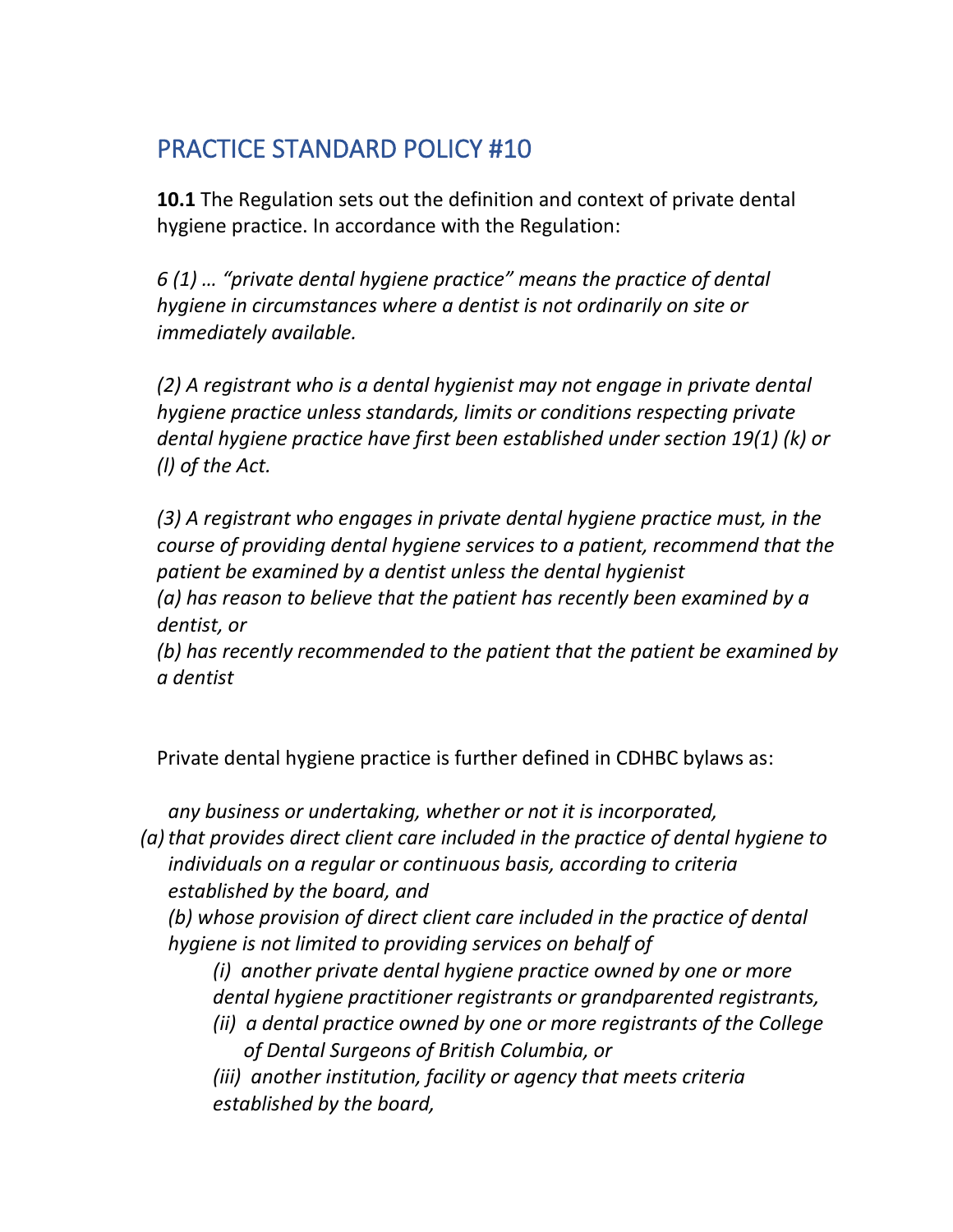*and, for greater certainty, does not include the practice of an individual registrant who provides direct client care included in the practice of dental hygiene exclusively as an employee of one or more practices, institutions, facilities or agencies described in paragraph (b)(i), (ii) or (iii);*

With respect to these definitions, private dental hygiene practice may include any circumstance where a dental hygiene practitioner is the primary owner of the practice and is responsible for the day-to-day operations of the practice including, but not limited to, billing and document retention. A dental hygiene practitioner may employ registered dental hygienists and other health professionals provided that such employment is permitted by that health professional's regulatory body and that their practice standards are upheld. When a dental hygiene practitioner employs unregulated personnel, the practice owner is responsible for their oversight and ensuring that standards for infection prevention and control as well as confidentiality are upheld by all staff.

A dental hygiene practitioner who owns and operates a private dental hygiene practice is responsible for upholding Practice Standards while respecting the Standards, Limits and Conditions established specifically for this form of practice.

In accordance with Section 6 (2):

#### **CDHBC Limits and Conditions**

#### **Radiography**

Radiographic equipment owned by a dental hygiene practitioner is operated and maintained in adherence with all Federal and Provincial standards as outlined in Section 9 of this document and complies with the CDHBC Radiation Protection Program. Requirements of this program include:

• Ensuring dental radiography equipment is inspected upon installation and prior to initial use, and on regular intervals thereafter,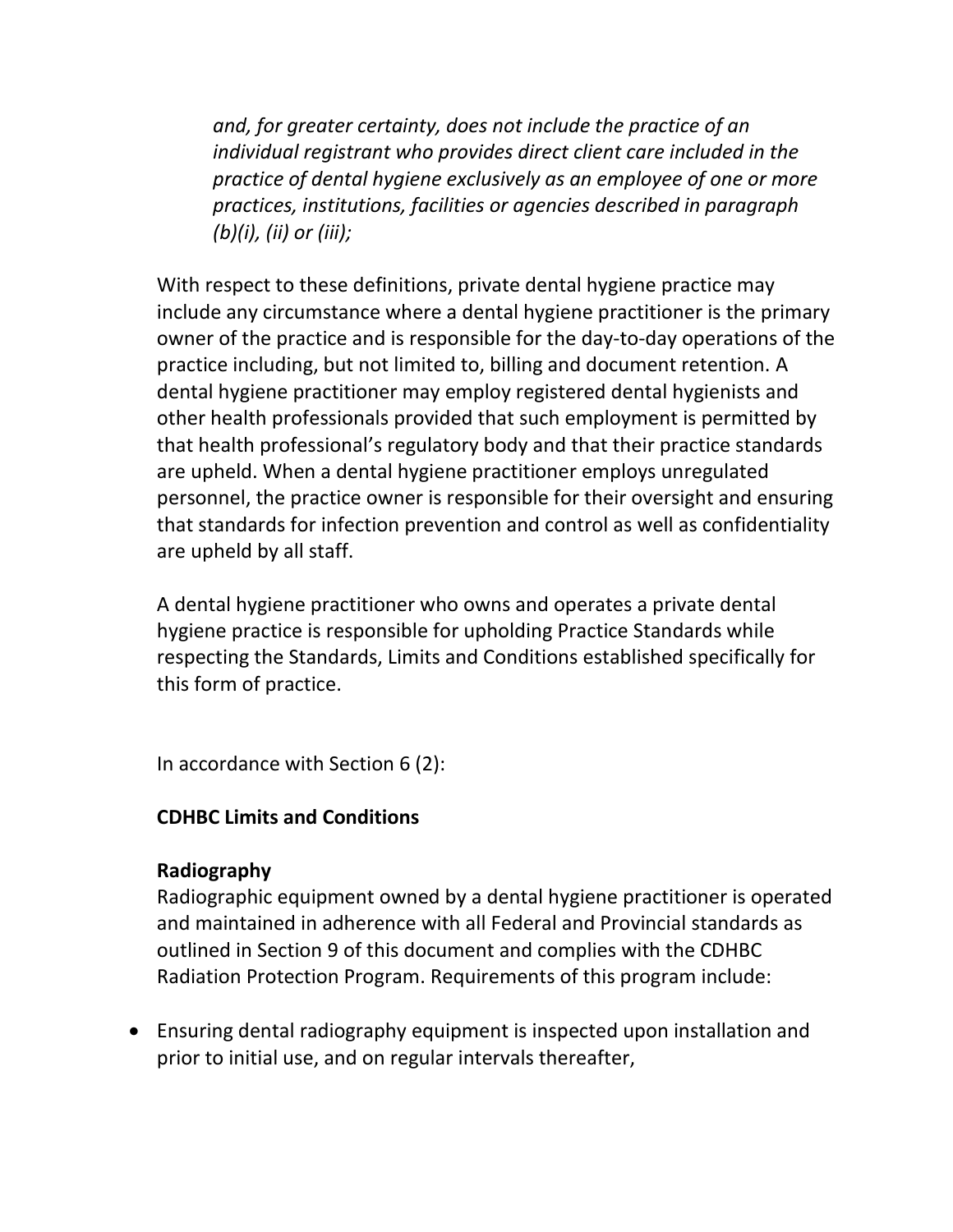- Sending a certificate of inspection to the College upon renewal of registration,
- Ensuring a quality assurance program is in place and maintained,
- Keeping the client's dose of ionizing radiation to a minimum by adhering to the principle of ALARA, and
- Complying with the [Worksafe BC requirements](https://www.worksafebc.com/en/law-policy/occupational-health-safety/searchable-ohs-regulation/ohs-regulation/part-07-noise-vibration-radiation-and-temperature#SectionNumber:7.18) as applicable.

A dental hygiene practitioner who owns conventional radiography equipment ensures that potentially hazardous chemicals/materials are stored and disposed of safely, according to manufacturers' recommendations and government guidelines.

When radiographs are exposed to support dental hygiene treatment, images are in a format that can be shared with other health professionals as necessary. A dental hygiene practitioner ensures that clients in their practice are referred to an appropriate health professional for diagnosis of radiographic findings that are outside the dental hygiene scope of practice.

A dental hygiene practitioner who owns the client's records, including radiographs, is responsible for keeping these in a secure manner for a period of no less than 16 years.

## **Infection Prevention and Control**

Infection prevention and control is critical to client care and will be upheld in all practice settings. Provincial guidelines<sup>1</sup> have been established for all oral health care providers which explain the aspects of client safety that are assured through care providers' maintenance of proper cleaning, disinfecting, and sterilization of care items and practice environments. These standards are recognized by oral health regulators in BC as the established expectations for all oral care providers responsible for their own practices, including dental hygiene practitioners who own and operate a private dental hygiene practice.

A dental hygienist practicing in alternative practice settings (e.g. mobile dental hygiene clinics, group homes, long term care facilities, etc.) adheres

<sup>1</sup> CDHBC Infection Prevention and Control Guidelines, July 2012.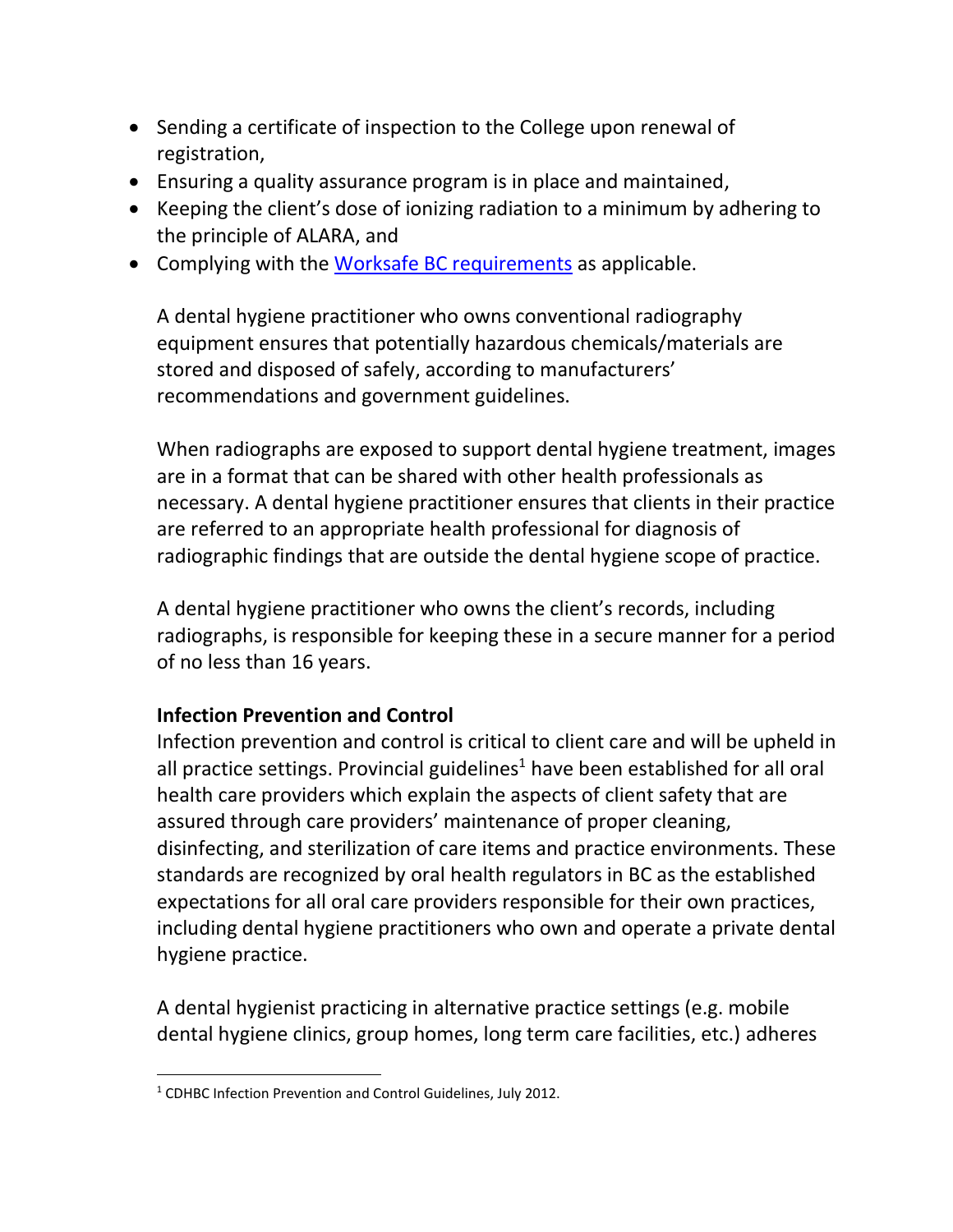to specific considerations for the transport of contaminated instruments and the disposal of hazardous and biomedical waste as outlined in Part F of the Infection Prevention and Control Guidelines. 2

#### **Record Retention and Billing**

A dental hygiene practitioner who owns and operates a private dental hygiene practice is responsible for maintaining client records and appropriate billing processes. When a dental hygiene practitioner owns a practice, they own the client records of that practice. In accordance with the [Limitation Act,](http://www.bclaws.ca/civix/document/id/complete/statreg/12013_01) client records will be securely retained for no less than 16 years, with additional requirements for minors. Adults with a disability may require specific considerations and legal advice would be warranted for these cases.

As a practice owner, a dental hygiene practitioner upholds ethical, accurate billing practices that respect the client's right to informed decision-making and reflect the dental hygiene care that will be provided. As a practice owner, a dental hygiene practitioner does not deny, or discriminate in relation to, services provided to clients who have dental coverage or benefits through provincial social assistance or other third-party sources. Using transparent, open communication a dental hygiene practitioner informs clients of expected costs of proposed care and anticipated overages not covered by their insurance provider. The client's right to informed choice is supported by the dental hygiene practitioner.

#### **Marketing**

Owners of private dental hygiene practices may choose to market their practices and/or care being offered to increase client volume; however, certain standards must be maintained, and conditions met. Section 69 (2) of the CDHBC bylaws provides that:

*Any marketing undertaken by a registrant must not be: (a) false, (b) inaccurate, (c) reasonably expected to mislead the public, (d) unverifiable, or*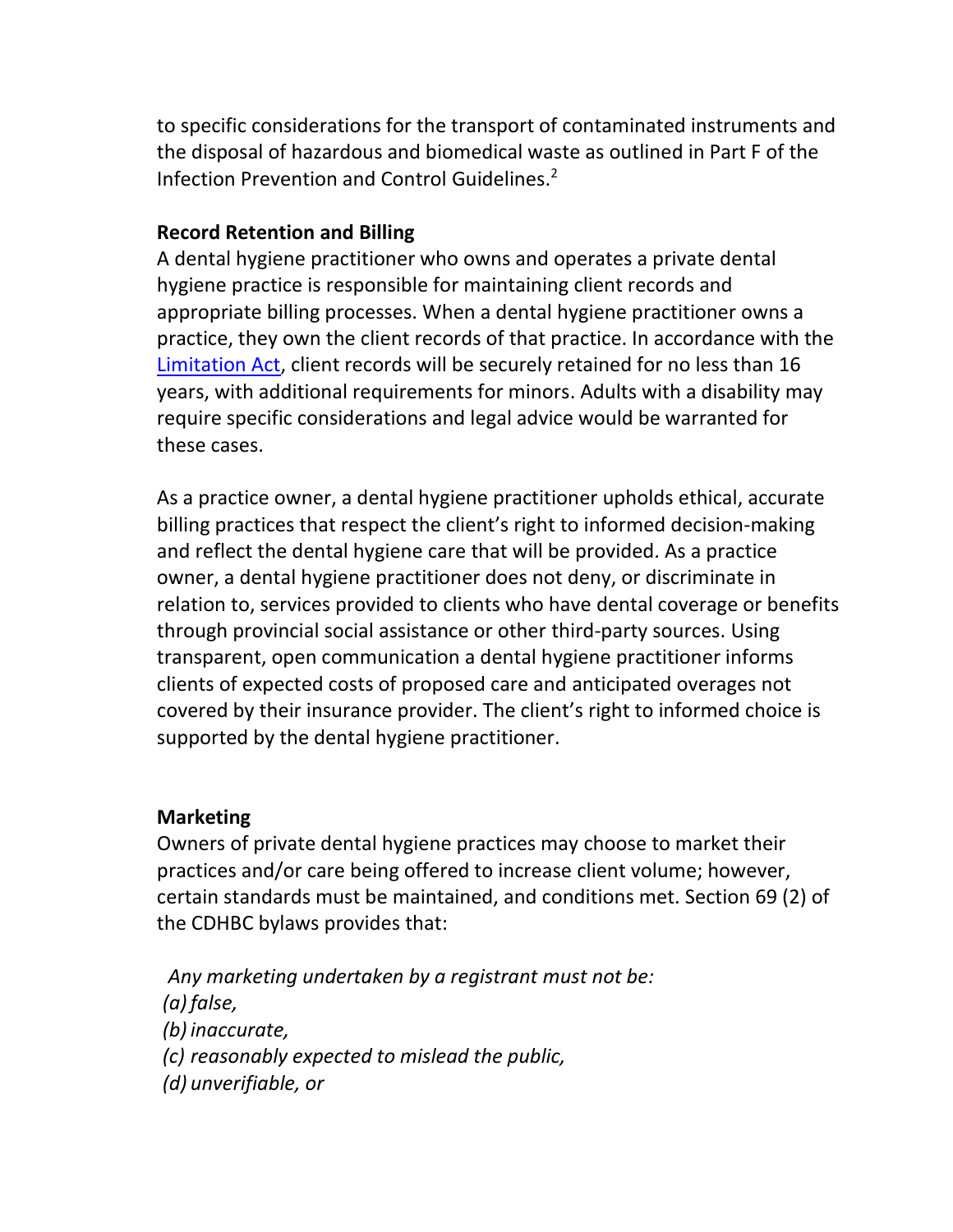# *(e) contrary to the public interest in the practice of the profession.*

Advertisements pertaining to a dental hygiene practice or services will reflect the true nature of the care being provided, without creating an unjustified or unreasonable expectation of the outcome. Marketing strategies will not take advantage of any weakened state of any recipients, be it mental, physical, or emotional and will not attempt to improperly influence an individual or organization representing an individual in a weakened state. Marketing tools will not compare the quality of services provided by one dental hygienist over another and will not imply that they may obtain treatment results not achievable by another oral care provider.

A dental hygienist who limits their form of practice to certain branches or areas of the profession may state that they do so, however, will not use the title "specialist" or any similar descriptor to suggest specialized status in any marketing tools.

It is the responsibility of a dental hygiene practitioner as a practice owner to adhere to Section 69 of the CDHBC bylaws and the marketing guidelines described in the Professional Practice Standards document.<sup>2</sup>

In accordance with Section 6 (3):

# **CDHBC Limits and Conditions**

## **Recommending a Dental Exam**

The Regulation stipulates that in providing dental hygiene services to a client in a private dental hygiene practice, a dental hygienist will recommend that the client be examined by a dentist. Collaborative, client-centred care is pivotal to all practice settings and timely dental exams ensure that clients' comprehensive oral health needs are met. A dental exam will be recommended to a client if the client has not recently been examined by a dentist, if a recommendation for an exam has not been recently made, or if the dental hygiene assessment indicates a need for dental care beyond the dental hygiene scope.

<sup>&</sup>lt;sup>2</sup> Forthcoming in Phase II of the Practice Standards re-development process.